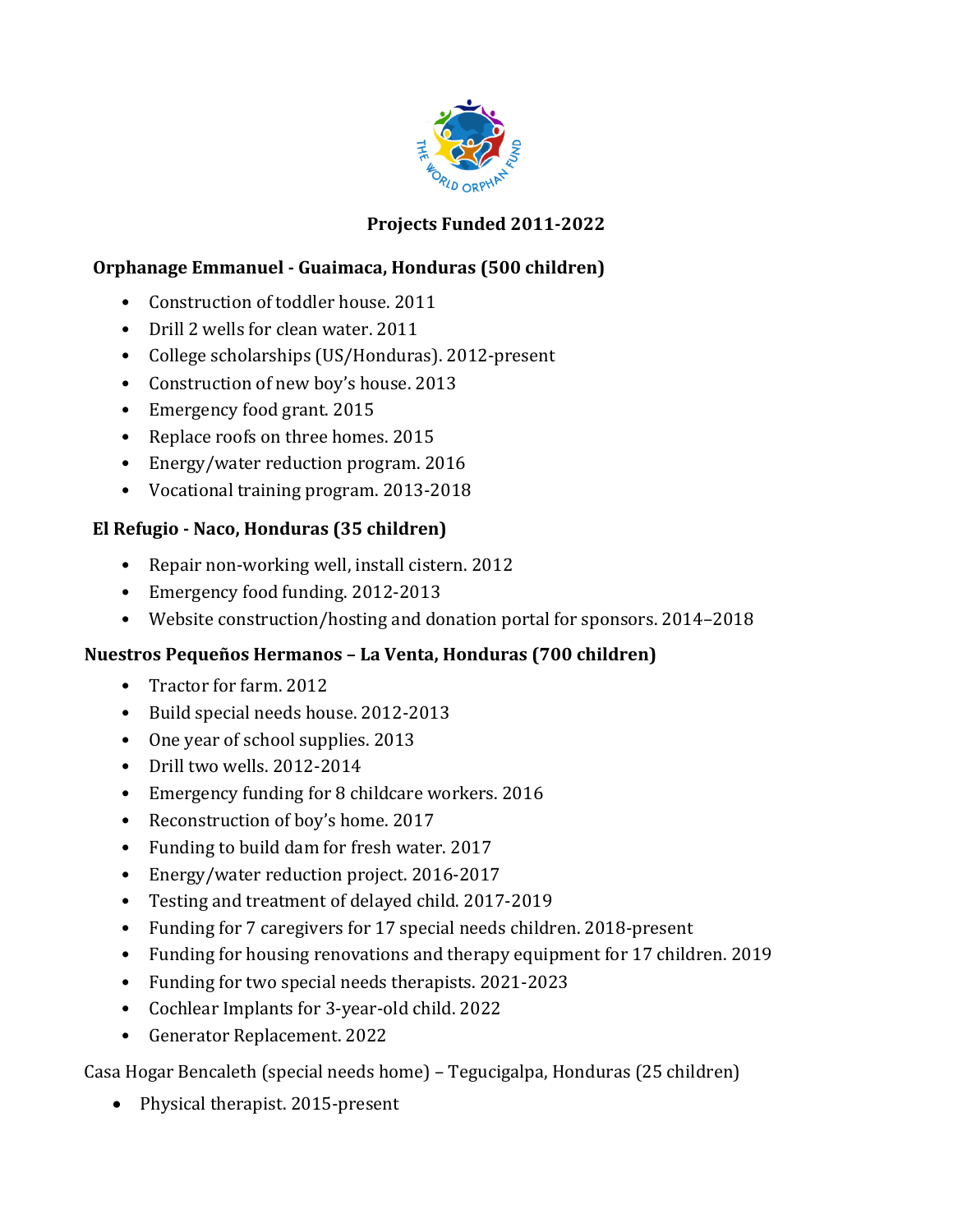## **Sanderos de Amor - San Pedro Sula, Honduras (39 children)**

• Special needs caregiver. 2015

## **Casita Copan - Copan Ruinas, Honduras (13 children)**

- Emergency funding for staff, medical care, and clothing for 13 abused children. 2014
- Startup funding for three homes and house mothers for 13 children. 2015-2018
- Sponsorships for multiple children. 2018-present

### **Renacer – Cofradia, Honduras (55 children)**

- Filtration system to remove arsenic from water supply. 2013
- Fundraising training for staff. 2013
- K-9 School grants for teachers. 2012-2015
- Replace fire damaged water system. 2020

## **Hogar Suyapa – El Progreso, Honduras (35 children)**

- Funding for  $3^{rd}$  grade teacher. 2013
- Playground equipment and handicap accessibility improvements. 2016

## **La Promesa – Tegucigalpa Honduras**

• Funding for Foster Care Pilot Program. 2022

## **Montana de Luz – El Paraíso, Honduras (25 children)**

- Surgeries for 3 children. 2014
- Emergency replacement of totaled van. 2014
- 5-year interest free loan for new truck (paid back in 1 year). 2015-2016

# **Treasures of God – Coban, Guatemala (12 children)**

• Funding for design of new special needs home. 2022

# **Hope International Orphanage - Guatemala (20 children)**

• Funding for Montessori materials. 2022

# Asociacion God Bless the Children - Guatemala City, Guatemala (20 children)

- Emergency medical funding. 2017
- Neurological evaluation of delayed child. 2017
- Therapy for two children. 2022

# **Rayo de Esperanza - Rio Dulce, Guatemala (12 children)**

• Replace broken water cistern. 2014

# **Casa Bernabe – Guatemala City, Guatemala (105 children)**

- Vocational training program. 2013-2019
- Therapy program for developmentally delayed/injured children. 2016-Present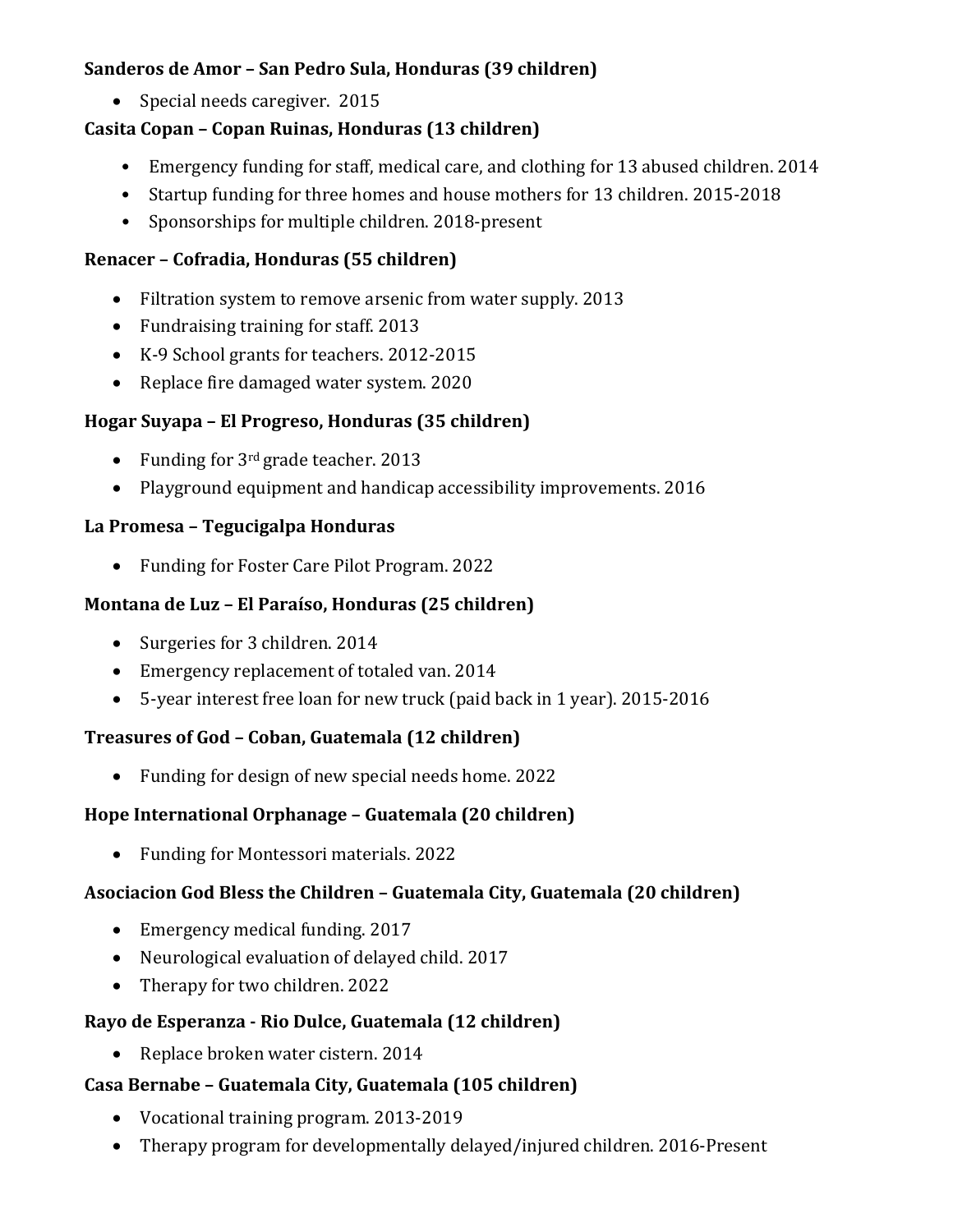# Los Gozosos - Chimaltenango, Guatemala (28 children)

- Deepen well. 2021
- Medical equipment and testing for child. 2021

### **Precious Moments – Guatemala City, Guatemala (33 children)**

• Emergency funding for 6 months of food. 2012

## **Mi Especial Tesoro - Chimaltenango, Guatemala (25 children)**

• Facial reconstruction surgery (Gersi Ordonez). 2014

## Anini Home - Guatemala City, Guatemala (40 children)

• Emergency medical supplies during COVID outbreak at home. 2021

# **Eagles Nest – Sololá, Guatemala (49 Children)**

- Matching grant for transition program staff. 2014
- Matching grant for transition home construction. 2013
- Matching grant to replace truck. 2016
- Emergency medical funds for surgeries. 2017 and 2020
- Tuition for special needs children. 2021

## **Fundaninos – Guatemala City, Guatemala (120 children)**

- Vocational training equipment. 2016
- Psychological therapy. 2016-2017

# **Hope for Home - San Antonio Aguas Calientes, Guatemala (40 children)**

• Grant for initial care and medical needs of abandoned Down Syndrome child. 2021

#### **La Promesa Home – Xela, Guatemala**

• Testing and therapy for Down Syndrome child. 2022

#### La Ola - Jocotopec, Mexico (16 children)

• Emergency grant to maintain staffing, replace propane tank, install fire escape to avoid closure. 2014

#### **Hogar De Amor – Colima Mexico (13 children)**

• Build family home for 13 children. 2014

# Hope House - Ixtlahuacan de los Membrillos, Mexico (39 children)

- One year funding for psychologist. 2014
- Import fees for vehicle. 2014

#### **Mama Paulita Home – Mazatlán, Mexico (49 children)**

• Construction of new transition home. 2017-2018

# **Salvation Army Home – Mazatlán, Mexico (36 Children)**

• Connect home to municipal water supply.  $2021$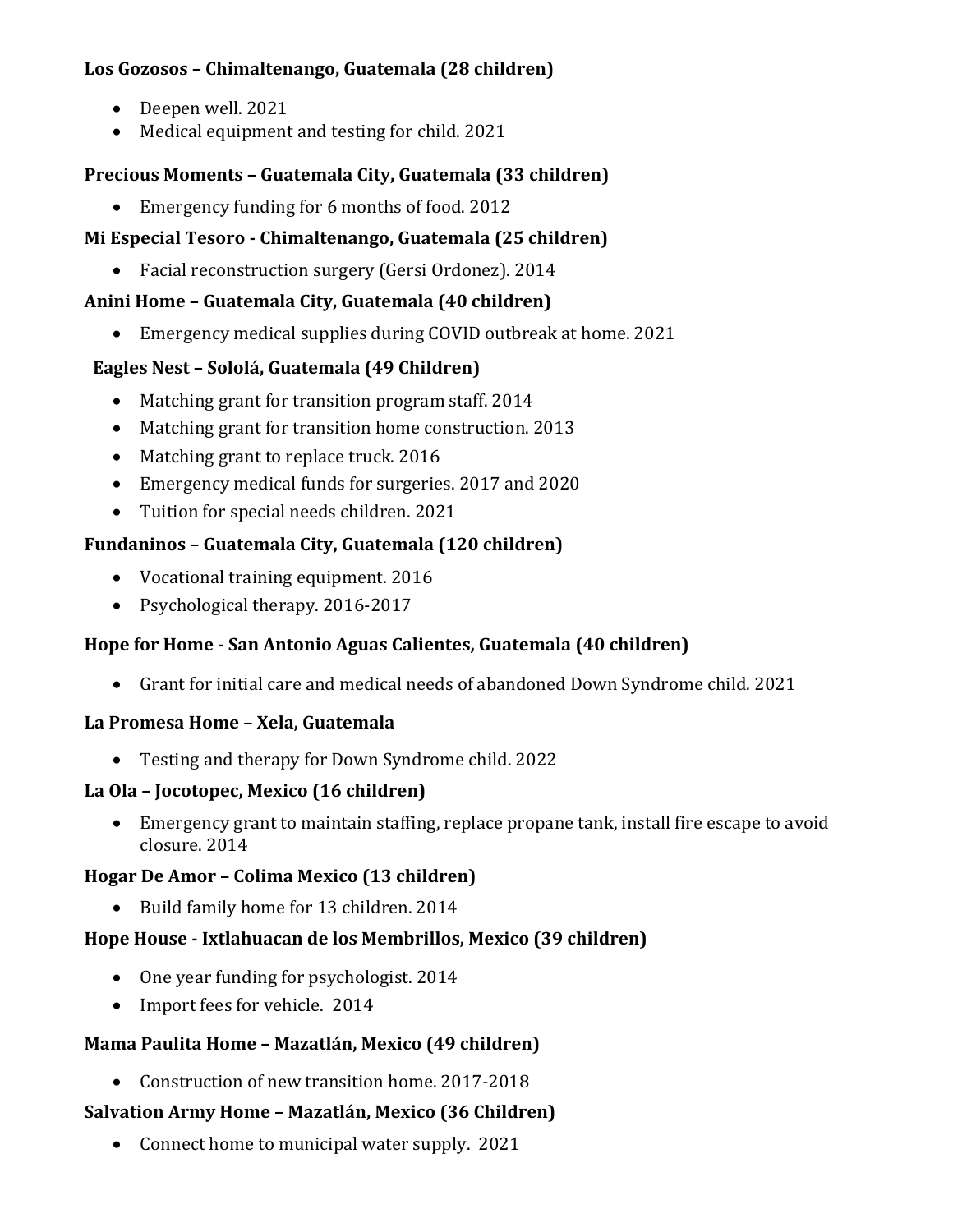### **Jerusha Mwiraria Home – Meru, Kenya (86 children)**

- Mattresses, tableware, toilets and stalls, cement improvements. 2019-2020
- Matching funds for truck. 2021

## **Mums Children's Home - Nairobi, Kenya (28 children)**

- Construct new home. 2021-2022
- Caregiver salary. 2020 present

## **Manna Academy – Kisumu, Kenya (300 children)**

• Rebuild 4 classrooms (student population is 2/3 orphans). 2020

# **Rift Valley Children's Village – Campi Nairobi, Tanzania (30 children)**

• Solar power for well. 2015

## **Nuru Orphan Center – Mbeya Tanzania**

• Food and basic needs support. 2022

# **Village of Eden - Busia, Uganda (24 children)**

- Funding for medical testing equipment/supplies for clinic (HIV/Malaria). 2015-2020
- Solar energy system. 2022

## **Acres of Hope – Nebbi Uganda (125 children)**

• Funding to build dormitory for 100 girls. 2020-2022

## **Urukundo Home – Gitaramo, Rwanda (40 children)**

- Construct bathroom for new school. 2015
- Interest free loan to purchase land for school. 2016-2018

# **Angeles Custudios – Medellin, Columbia (80 children)**

- New truck/ industrial washer & dryer. 2014
- Build new kitchen and bathroom, 2016

# Casa Padre Wasson, Santa Cruz, Bolivia (105 children)

- Replace tractor. 2019
- Books for school and library. 2019

# **Casa De Los Ninos, Cochabamba, Bolivia (276 children)**

- Fresh water well. 2019
- Emergency Funding for 30 new COVID orphans. 2022

# **Nuestros Pequeños Hermanos – Lima, Peru (100 children)**

• Test 11 children for cognitive disabilities and recommend therapy. 2019

# **Casa Juan Pablo II, Lima, Peru (55 children)**

• Emergency operational funding. 2019

# **Romashka Home – Orshchivtsi, Ukraine (88 children)**

• Emergency Food. 2022